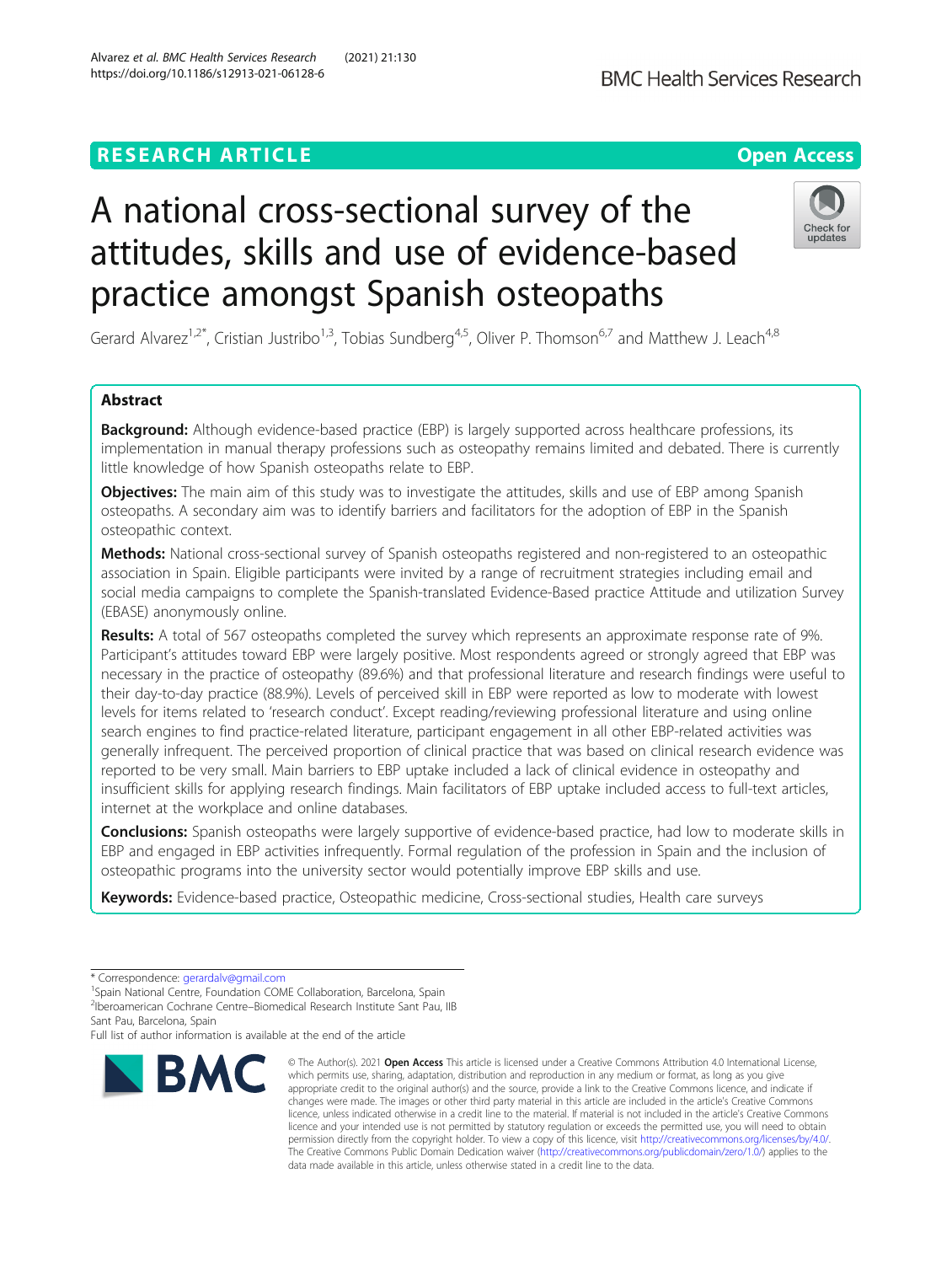## Background

Evidence-Based Practice (EBP) has been defined as the integration of knowledge provided by the best available evidence, with a practitioner's clinical experience and judgement, and combined with an individual patient's values and preferences [\[1\]](#page-11-0). Although there is broad support for EBP across most healthcare professions, its implementation by practitioners of the manual therapy professions remains limited and contested [\[2](#page-11-0)–[6](#page-11-0)]. A possible explanation for the limited uptake of EBP in this professional group may be the difficulty in transferring research-based evidence into practice due to the complexity of clinical settings, including the high level of interaction between patients and practitioners [\[7,](#page-11-0) [8\]](#page-11-0). In fact, several healthcare disciplines  $[9-14]$  $[9-14]$  $[9-14]$  $[9-14]$  $[9-14]$  report similar issues in the implementation of EBP, including medicine [\[14\]](#page-11-0), physical therapy [\[11](#page-11-0)] and more recently, osteopathy [\[15,](#page-11-0) [16\]](#page-11-0).

Osteopathy is considered a manual therapy discipline in which its therapeutic base has been traditionally embedded within a specific conceptual framework and principles [\[17](#page-11-0)–[19](#page-11-0)]. However, several authors have questioned the validity, plausibility and utility of these traditional osteopathic models in the context of contemporary evidence-based healthcare [[20](#page-11-0)–[23](#page-11-0)]. Despite the passing of time, most of these osteopathic models have not been updated in response to the evidence, yielding to an uncritical development of the profession [[23\]](#page-11-0). The lack of integration of EBP in osteopathic professional development has been explored across the world, with the subject receiving significant attention in the UK [\[24](#page-11-0)–[27](#page-11-0)].

Osteopathy is defined by The World Health Organisation (WHO) as a first-contact patient-centred health discipline [\[28](#page-11-0)]. As osteopathy develops its knowledge base, the profession will need to respond and be critically reflective and move away from the prioritizing of traditional theories and anecdotes as reliable sources of evidence, and instead, pursue the generation of new knowledge through research, and ensure that clinicians and educators are able to integrate evidence into practice. Although it appears that the integration of EBP into osteopathy is largely perceived as a favourable endeavour across the osteopathy community [[15](#page-11-0), [26](#page-11-0), [29](#page-11-0)], recent findings suggest that osteopathy practitioner engagement with EBP activities seems to be infrequent [\[26,](#page-11-0) [30](#page-11-0)]. Previous research has shown that the perceived barriers to EBP implementation among UK osteopaths are lack of time, lack of evidence in the osteopathic field and lack of access to studies and databases [[26](#page-11-0)]. These results are consistent with a similar previous study conducted in Australia [[30\]](#page-11-0).

In Spain, osteopathy is not a regulated healthcare profession [[31,](#page-11-0) [32\]](#page-11-0). Consequently, osteopaths with different professional, academic and clinical profiles (e.g. qualifications, training standards and competencies)

operate across Spain. At the same time, there is consid-erable heterogeneity across training programs [[31,](#page-11-0) [32](#page-11-0)]. Notwithstanding, the European Committee for Standardization (CEN) published in 2015 the Standards of Osteopathic Healthcare Provision that specifies, among other requirements, an education, training and ethical framework for the practice of osteopathy [\[33](#page-11-0)]. This document highlights "Scientific rigour and evidenced-informed practice as an important part of osteopathic treatment and patient management" and includes the "ability to appraise medical and scientific literature critically and the incorporation of relevant and contemporary information into practice" as essential competencies for osteopathic practice [[33\]](#page-11-0). In spite of these standards, Spanish osteopath's attitudes toward, and utilisation of EBP remains largely unknown. After performing a comprehensive literature search on the topic, only one recently published study was identified [[34\]](#page-11-0). While this study provided some insight into the issue in Spain, the methods and selected data extraction tool do not allow direct comparisons to be made with osteopathic communities in other countries. Further exploration of this issue is therefore warranted in order to better inform the development of innovative strategies that might assist Spanish osteopaths to embrace EBP. Responding to this need, the main aim of this study was to investigate the attitudes, skills and use of EBP among Spanish osteopaths. We also aimed to identify the barriers and facilitators for the adoption of EBP in the Spanish osteopathic context.

## **Methods**

The methods conducted and reported in this present study closely follow those of previously published studies carried out by our group measuring attitudes towards EBP of osteopaths [[26,](#page-11-0) [30,](#page-11-0) [35\]](#page-11-0) and Chiropractors [[36](#page-11-0)]

### Design

National, online, cross-sectional survey.

## Sample and setting

Due to the unregulated situation of the profession in Spain, the survey was open to all practising osteopaths, regardless of qualification or training institution. Therefore, for the purpose of this study, the term "osteopath/ s" applied to any "therapist practicing osteopathy" or any "therapist with training in osteopathy" practising in Spain. No exclusion criteria were applied. Although there is no reliable data on the number of osteopaths practising in Spain, numbers of graduates from osteopathic educational institutions (OEIs) in Spain estimate the Spanish osteopathic workforce to be in the vicinity of 5000–6000 [[32\]](#page-11-0). Based on a target population of 6000, at least 362 osteopaths were required to be surveyed in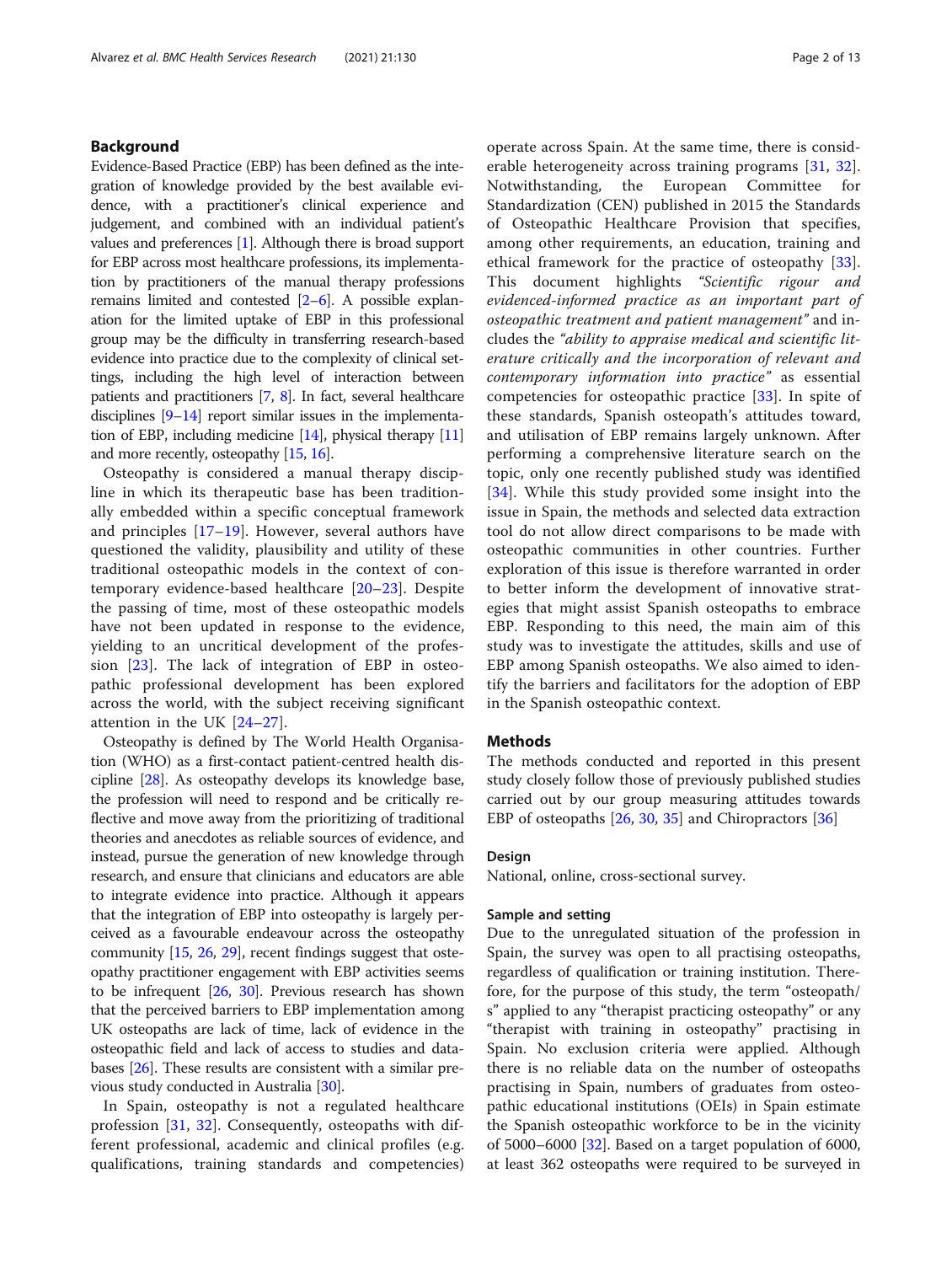order to achieve a 5% margin of error and a 95% confidence interval for any individual item on the survey.

#### Description of survey and variables

The Evidence-Based practice Attitude and utilization Survey (EBASE) [[37](#page-12-0)] is an 80-item instrument designed to assess attitudes, skills and use of evidence-based practice among health professionals. The survey is divided into seven constructs, including attitude (10 items, rated using a 5-point scale, ranging from "Strongly Agree" to "Strongly Disagree"), skills (13 items, rated using a 5-point scale, ranging from "Low" to "High"), education and training (5 multiple-choice items), use (9 items, rated based on number of articles read/reviewed, number of times performing certain EBP-related activities, and information sources used to inform clinical-decision making), barriers/enablers (23 items, rated using a 4-point scale, ranging from "no barrier / not useful" to "major barrier / very useful"), and demographics (19 multiple-choice items and 1 open-text item). The narrative interpretation of the question, "What percentage of your practice do you estimate is based on clinical research evidence (i.e. evidence from clinical trials)?" was based on the following grading: None (0%); Very small proportion (1–25%); Small proportion (26– 50%); Moderate proportion (51–75%); Large proportion (76–99%); or All (100%).

The original English EBASE instrument has demonstrated acceptable test-retest reliability  $(ICC = 0.578 -$ 0.986), good internal consistency (Cronbach's alpha = 0.84), and good construct and content validity (CVI = 0.899) [[37,](#page-12-0) [38](#page-12-0)].

Items from three of the survey constructs can be generated into subscores, as follows:

- Attitude subscore: Sum of the first 8 items, with scores ranging from 8 (predominantly strongly disagree) to 40 (predominantly strongly agree).
- Skill subscore: Sum of all 13 items, with scores ranging from 13 (low level skill) to 65 (high level skill).
- Use subscore: Sum of the first 6 items, with scores ranging between 0 (mostly infrequent use) and 24 (mainly frequent use).

## Translation and adaptation of the survey

The questionnaire was translated from English to Spanish and adapted cross-culturally according to the forward and backward translation method recommended by the WHO [[39\]](#page-12-0). Once translated, a pilot test was carried out on 20 purposely-selected Spanish osteopaths. Suggestions for improvement (e.g., provision of additional response options to some questions mainly related to the Spanish educational system) were integrated into the final version of the survey (Additional file [1\)](#page-10-0).

#### Recruitment and data collection

Participation in the study was advertised between April 2020 and June 2020 using a range of recruitment strategies. First, the main osteopathic associations ( $n = 9$ ) and OEIs  $(n = 7)$  in Spain informed their associates (academic/clinical staff and alumni) of the survey and encouraged participation. Second, the study was advertised via social media (Twitter, Facebook and Instagram) inviting osteopaths to complete the EBASE survey. All recruitment media directed participants to a dedicated project website, where participants were invited to read the study information before progressing to the survey. The welcome page contained information on the purpose of the study, the survey constructs, informed consent considerations, reporting of results, storage of data, ethics committee approval and the research team. Once the survey was accessed, participants were provided with instructions on how to complete each section. Those instructions, placed in the beginning of each section, included an explanation on the type of information required and the nature of the response options (Additional file [1](#page-10-0)).

Data collection was undertaken online using Survey-Monkey™ (SurveyMonkey Inc., San Mateo, California, USA). All survey items were made compulsory to mitigate the risk of missing data.

## Data analysis

Data from the online survey were imported into IBM SPSS version 25 (Armonk, New York, IBM Corp) for data cleaning, coding and statistical analyses. Excluded from the analyses were incomplete surveys (i.e. surveys containing > 20% missing data due to participant dropout) and duplicate responses (i.e. as identified using the Konstan et al. de-duplication procedure for online surveys [\[40](#page-12-0)]). Categorical data were described using frequencies and percentages. Means and standard deviations were used to describe normally distributed data, and medians and the interquartile range used for nonnormally distributed data. Associations between ordinallevel variables were examined using the Kendall's Tau correlation coefficient (Ƭ), whereas relationships between nominal-level variables were assessed using Cramer's V. Coefficients were interpreted as follows: 0.10–0.29 (weak association), 0.30–0.49 (moderate association) and 0.50– 1.00 (strong association) [\[41](#page-12-0)]. The level of significance was set at  $p < 0.05$ . All correlations were determined a priori (based on analyses reported for other studies using EBASE). To ensure comparability across studies using EBASE, analyses were not corrected for multiple comparisons.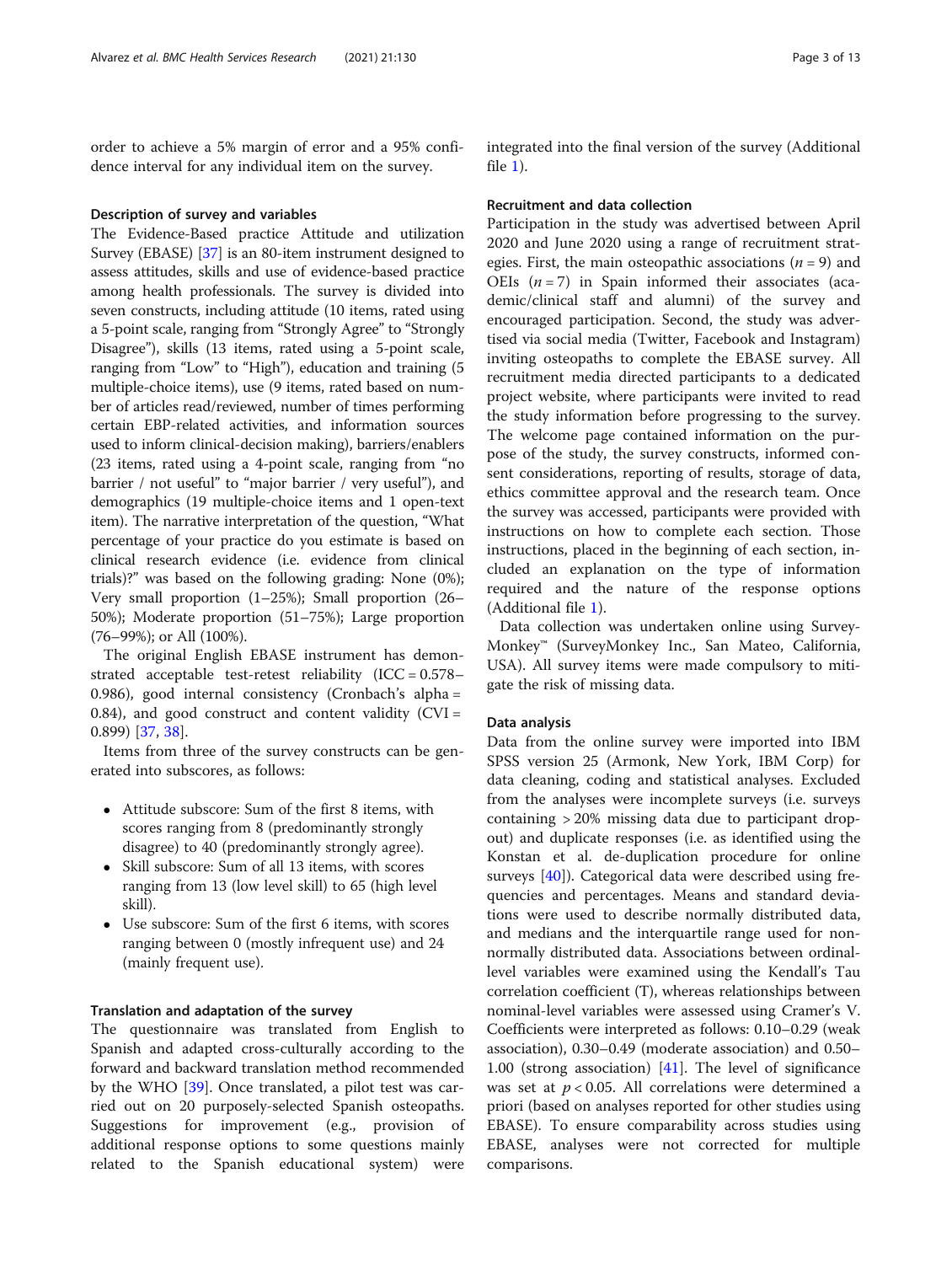## Ethics

The study was approved by the Ethical Committee of Sagrado Corazón Hospital, Barcelona (2019/81-CMF-HUSC). Study participation was anonymous and voluntary, and participants were able to withdraw from the survey at any time without repercussion. Informed consent was obtained online from all subjects and all methods were carried out in accordance with relevant guidelines and regulations.

## Results

The survey was commenced by 714 Spanish osteopaths. After removing duplicate entries  $(n = 4)$  and incomplete responses ( $n = 143$ ), the adjusted sample size was 567. The reasons for participant dropout could not be examined due to the anonymous nature of the survey. It also was not possible to calculate a survey response rate as the actual reach of the survey could not be determined. However, considering a potential target population of 6000 Spanish osteopaths [\[32\]](#page-11-0) the estimated response rate would be approximately 9% (564/6000).

## Characteristics of sample

Participating osteopaths were predominantly male (47.1%), and aged between 30 and 49 years (62.6%); 40.7% were members of an osteopathy professional association (Table [1](#page-4-0)). The largest proportion of participants held a Master's degree as their highest qualification (37.9%), with 50.5% receiving this qualification within the past 10 years. Two-thirds (66.0%) of participants also held a degree in physiotherapy. Most (59.5%) participants had been in osteopathic practice for six or more years, with 57.7% spending 16–45 h/week in clinical practice, 72.3% spending up to 15 h/week participating in research, and 50.4% working up to 15 h/week teaching in the higher education sector. Participating osteopaths largely worked in solo practice (41.4%) in the central business district (43.4%), with most located in Cataluña (23.8%), Comunidad de Madrid (13.1%) or Comunidad Valenciana (7.6%) (Fig. [1\)](#page-5-0). The missing values reported in the results represent participants that did not answer the question as they had withdrawn from the survey at that point.

## Use of EBP

Participants reported a moderate-low level of engagement in EBP activities (median use subscore 8; IQR 5,14; range 0–24; scores ranging between 6.1 and 12.0 are indicative of a moderately-low level of use). Reading/reviewing professional literature and using online search engines to find practice-related literature were among the most frequently reported activities, with 44.6–48.0% of participating osteopaths engaging in these activities between 1 and 10 times in the month preceding the survey (Table [2](#page-6-0)). Participant engagement in all other EBP-related activities was generally infrequent, with 49.6–67.2% of participating osteopaths engaging in these activities no more than 5 times in the previous month.

A weak positive association was found between use subscore (categorised by quartiles) and age  $(T = .113, p = .007)$ , sex  $(V = .155, p = .018;$  with higher subscores reported among male participants), highest qualification  $(T = .165, )$  $p < .001$ ), years in osteopathy practice (T = .142,  $p < .001$ ), number of hours in clinical practice  $(T = .082, p = .037)$ , and number of hours teaching in the higher education sector (T = .225,  $p < .001$ ). A moderate positive association was observed between use subscore and number of hours engaged in research work (T = .345,  $p < .001$ ).

The perceived proportion of clinical practice that was based on clinical research evidence was reported to be very small by 21.5% of participants, small by 21.7% of participants, moderate by 26.8% of participants and large by 12.0% of participants. Few participants reported that none or all of their practice was underpinned by clinical research evidence.

The information sources used most frequently by participating osteopaths to inform their clinical decisionmaking were traditional knowledge (median rank 4; IQR 2,7) and published clinical evidence (median rank 4; IQR 2,7) (Table [3](#page-6-0): ranked from  $1 = \text{most frequently used, to}$ 10 = least frequently used). Published experimental/laboratory evidence was used by participants the least (median rank 8; IQR 3,10).

## Skills and training in EBP

Overall, participating osteopaths reported a lowmoderate to moderate level of perceived skill in EBP (median skill subscore 39; IQR 31,48; range 13–65; scores ranging between 26.1 and 39.0 are indicative of a low-moderate to moderate skill level). Relatively higher levels of perceived skill were observed for items pertaining to 'clinical problem identification' (i.e. identifying answerable clinical questions [73.6% self-reported a moderate to moderate-high skill level for this item], and identifying knowledge gaps in practice [68.5% selfreported a moderate to moderate-high skill level for this item]) (Table [4\)](#page-7-0). Participants reported the lowest levels of perceived skill for items related to 'research conduct', with more than one-half of participating osteopaths reporting low to low-moderate skill in conducting clinical research (60.4%) and systematic reviews (50.9%).

A weak positive association was found between skill subscore (categorised by quartiles) and age  $(T = .140, )$  $p = .001$ ), sex (V = .256,  $p < .001$ ; with higher subscores reported among male participants), highest qualification  $(T=.254, p<.001)$ , years in osteopathy practice  $(T=$ .227,  $p < .001$ ), number of hours in clinical practice (T = .086,  $p = .033$ ), and number of hours teaching in the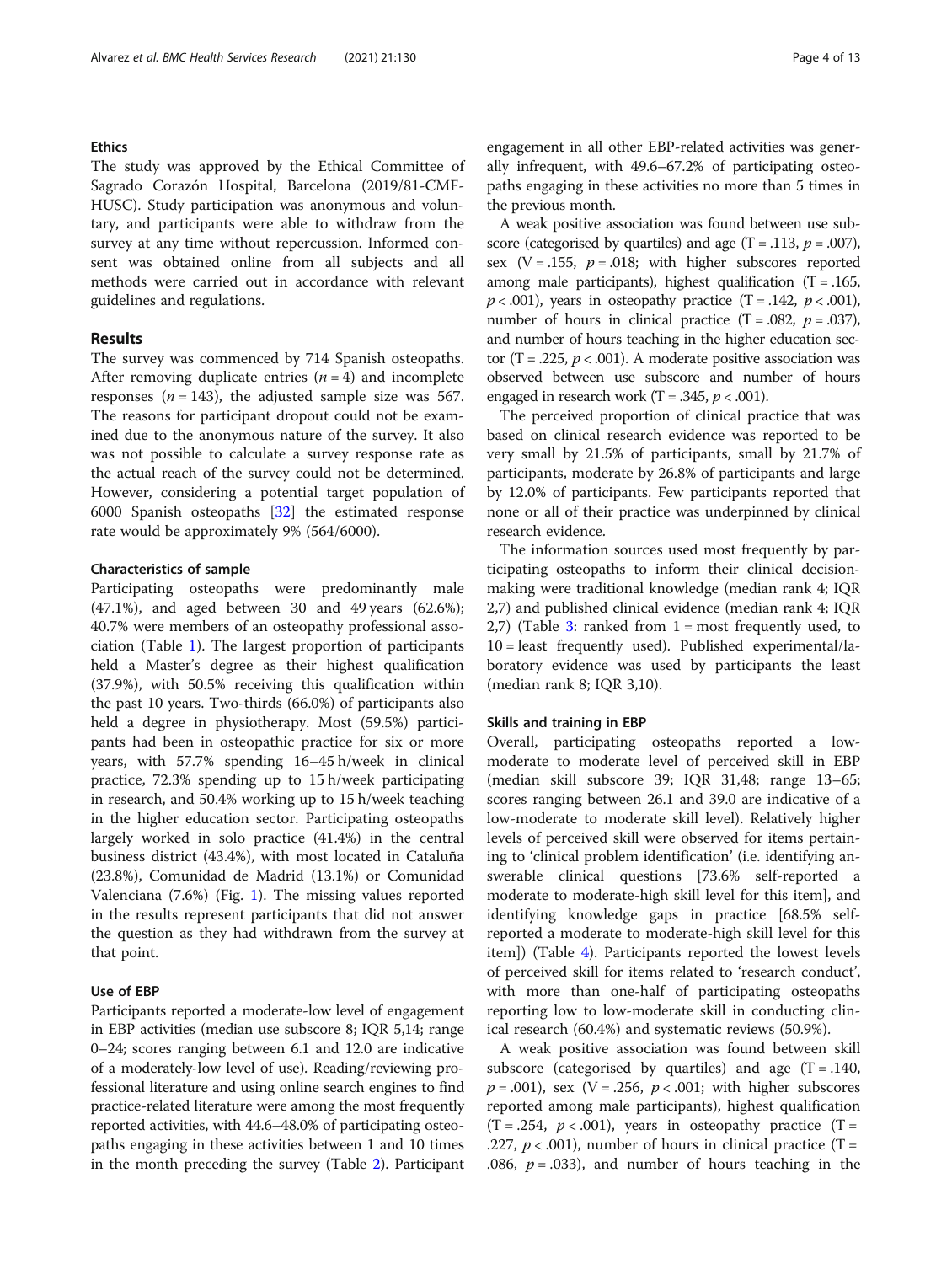<span id="page-4-0"></span>**Table 1** Demographic characteristics of sample ( $n = 567$ )

| Characteristic                                            | Frequency, n<br>(%) |
|-----------------------------------------------------------|---------------------|
| <b>Age</b> , n (%)                                        |                     |
| 18-20 years                                               | 3(0.5)              |
| 20-29 years                                               | 23 (4.1)            |
| 30-39 years                                               | 187 (33.0)          |
| 40–49 years                                               | 168 (29.6)          |
| 50–59 years                                               | 30(5.3)             |
| 60-69 years                                               | 10(1.8)             |
| 70+ years                                                 | 1(0.2)              |
| Missing                                                   | 145 (25.6)          |
| Sex, $n$ $(\%)$                                           |                     |
| Male                                                      | 267 (47.1)          |
| Female                                                    | 155 (27.3)          |
| Missing                                                   | 145 (25.6)          |
| Osteopathy professional association membership, $n \gg 0$ |                     |
| Not a member of an Osteopathy professional<br>association | 185 (32.6)          |
| Registry of Osteopaths of Spain                           | 103 (18.2)          |
| Registry of Osteopathic Physiotherapists of Spain         | 85 (15.0)           |
| Other Osteopathy professional association                 | 43 (7.6)            |
| Missing                                                   | 151 (26.6)          |
| <b>Highest qualification</b> , $n$ (%)                    |                     |
| Diploma                                                   | 82 (14.5)           |
| Bachelor degree                                           | 27 (4.8)            |
| Master's degree                                           | 215 (37.9)          |
| PhD                                                       | 46 (8.1)            |
| Other                                                     | 52 (9.2)            |
| Missing                                                   | 145 (25.6)          |
| Years since receiving highest qualification, $n$ (%)      |                     |
| < 1 year                                                  | 42 (7.4)            |
| 1-5 years                                                 | 150 (26.5)          |
| 6-10 years                                                | 94 (16.6)           |
| $11 - 15$ years                                           | 59 (10.4)           |
| 16+ years                                                 | 76 (13.4)           |
| Missing                                                   | 146 (25.7)          |
| <b>Other non-osteopathic qualifications</b> , n (%)       |                     |
| Degree in Physiotherapy                                   | 374 (66.0)          |
| Diploma/Degree in other health-related field              | 31 (5.5)            |
| Degree in Medicine                                        | 5(0.9)              |
| Degree in Nursing or Podiatry                             | 5(0.9)              |
| Missing                                                   | 152 (26.8)          |
| Years practiced in the field of osteopathy, $n \gg 0$     |                     |
| < 1 year                                                  | 6(1.1)              |
| 1-5 years                                                 | 78 (13.8)           |
| 6–10 years                                                | 136 (24.0)          |

| (Continued)<br>Characteristic                              | Frequency, n<br>(%) |
|------------------------------------------------------------|---------------------|
| $11 - 15$ years                                            | 95 (16.8)           |
| 16+ years                                                  | 16 (18.7)           |
| Missing                                                    | 146 (25.7)          |
| Hours per week in clinical (osteopathic) practice, $n$ (%) |                     |
| 0 <sub>h</sub>                                             | 5(0.9)              |
| $1 - 15h$                                                  | 47 (8.3)            |
| 16–30 h                                                    | 150 (26.5)          |
| $31 - 45h$                                                 | 177 (31.2)          |
| $46+$ hours                                                | 42 (7.4)            |
| Missing                                                    | 146 (25.7)          |
| Hours per week participating in research, $n \gg 0$        |                     |

| Hours per week participating in research, $n \gg 0$              |            |
|------------------------------------------------------------------|------------|
| 0h                                                               | 162 (28.6) |
| 1–15 h                                                           | 248 (43.7) |
| 16–30 h                                                          | 9(1.6)     |
| $31 - 45$ h                                                      | 2(0.4)     |
| $46+$ hours                                                      | 0(0.0)     |
| Missing                                                          | 146 (25.7) |
| Hours per week working in the higher education sector, $\ln$ (%) |            |
| 0h                                                               | 189 (33.3) |
| $1 - 15h$                                                        | 97 (17.1)  |
| $16 - 30h$                                                       | 59 (10.4)  |
| $31 - 45h$                                                       | 29(5.1)    |
| $46+$ hours                                                      | 47 (8.3)   |
| Missing                                                          | 146 (25.7) |

## Clinical setting in which osteopathy was predominantly practiced,

| cannear setting in writer osteopathy was preaonmantly praeticet<br>n (%) |            |
|--------------------------------------------------------------------------|------------|
| Solo practice                                                            | 235 (41.4) |
| With a group of allied health providers                                  | 87 (15.3)  |
| With a group of complementary and allied health<br>providers             | 41 (7.2)   |
| With conventional and allied health providers                            | 37 (6.5)   |
| Within a clinical institution (e.g. hospital)                            | 12(2.1)    |
| Within an educational institution (e.g. university)                      | 6(1.1)     |
| Missing                                                                  | 149 (26.3) |
| Geographical region of practice, $n$ (%)                                 |            |
| City (Central business district)                                         | 246 (43.4) |
| Inner city location                                                      | 88 (15.5)  |
| Rural location                                                           | 43 (7.6)   |
| Outer city location                                                      | 39(6.9)    |
| Missing                                                                  | 151 (26.6) |

CAM Complementary and alternative medicine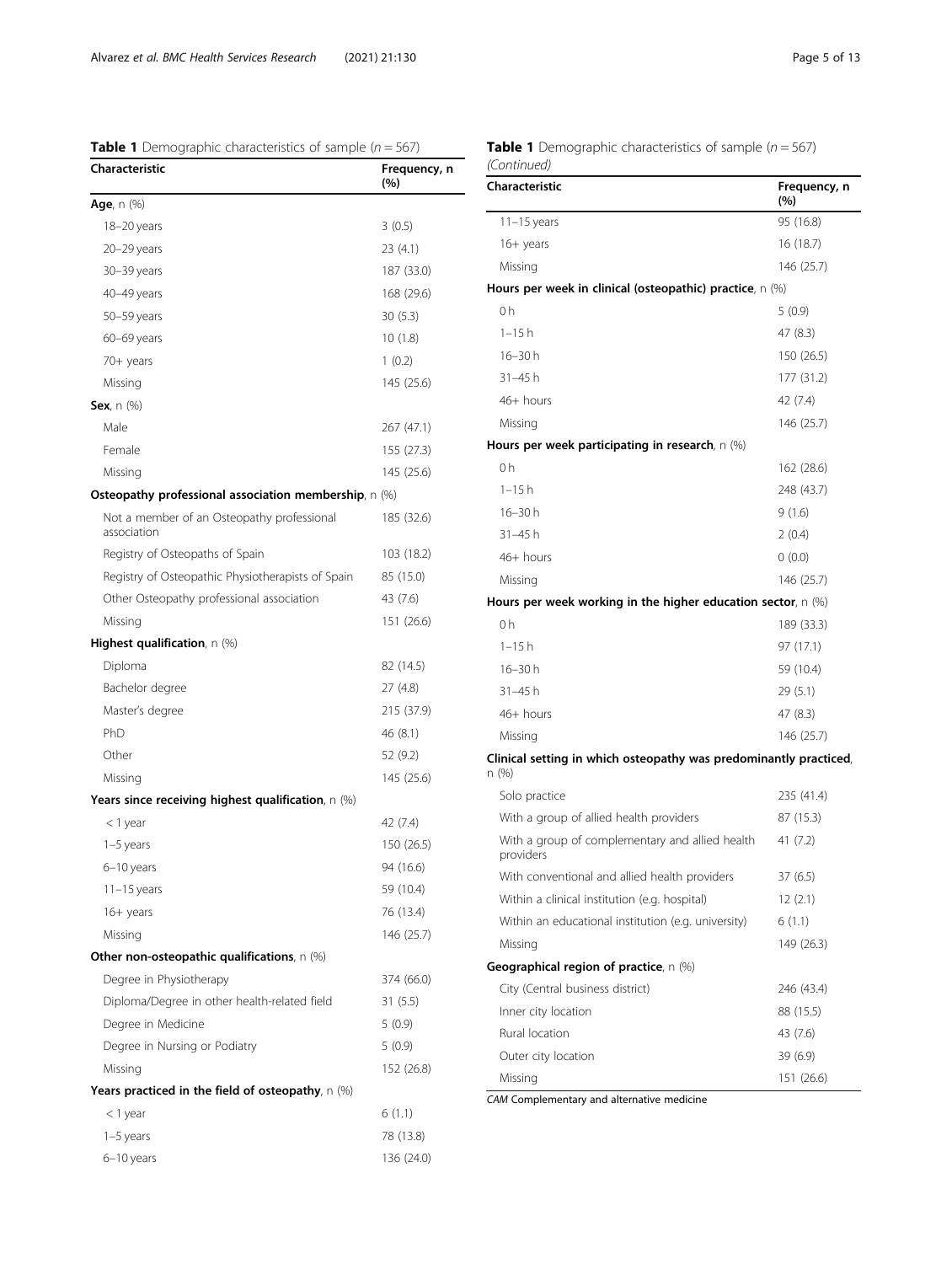<span id="page-5-0"></span>

higher education sector  $(T = .265, p < .001)$ . Skill subscore was shown to be moderately positively correlated with number of hours engaged in research work  $(T =$ .437,  $p < .001$ ).

The majority (> 62%) of participating osteopaths had completed training in EBP, evidence application, conducting clinical research, conducting systematic reviews and critical thinking. Across all five areas, training was mostly undertaken as a minor or major component of a university course (i.e. by 24.3 to 37.7% of participants), or as a short course (i.e. by 9.2 to 17.8% of participants).

### Attitudes toward EBP

Participants' attitudes toward EBP were largely positive (median attitude subscore 32; IQR 28,35; range 11–40; scores ranging between 32.0 and 40.0 are indicative of a predominantly agree to strongly agree response). At least 4 out of 5 participating osteopaths agreed or strongly agreed that EBP was necessary in the practice of osteopathy (89.6%) and professional literature and research findings were useful to their day-to-day practice (88.9%), with a similar proportion expressing an interest in learning or improving the skills necessary to incorporate EBP into their practice (88.9%) (Table [5\)](#page-7-0). On the other hand, a large proportion (43.5%) of participants disagreed or strongly disagreed that EBP placed an unreasonable demand on their practice.

The attitude subscore (categorised by quartiles) was found to be weakly positively associated with participant sex (V = .162,  $p = .011$ ; with more favourable attitudes reported among male participants), number of hours teaching in the higher education sector  $(T = .104, p =$ 

.013), and number of hours engaged in research work  $(T = .133, p = .003)$ .

A secondary analysis was performed to assess the relationship between membership of a professional association and attitude, skill and use subscores. Our results showed a weak positive association between professional association membership and skill subscore  $(V = .130, p = .031; i.e. higher perceived skill$ subscore among those reporting membership of a professional association) and use subscore  $(V = .170)$ ,  $p = .003$ ; i.e. higher use subscore among those reporting membership of a professional association). In a further analysis between associations, we found a weak positive association between professional association affiliation and skill subscore (V = .213,  $p < .001$ ; i.e. higher perceived skill subscore among those reporting membership of ROFE) and use subscore  $(V = .168, p = .002; i.e. higher use subscore among$ those reporting membership of ROFE).

## Barriers and enablers of EBP use

Of the 13 listed barriers to EBP uptake, participants identified 8 as being minor to moderate barriers, including lack of clinical evidence in osteopathy (51.3%), insufficient skills for applying research findings (50.8%), lack of time (49.9%), insufficient skills for appraising research (48.8%), insufficient skills for interpreting research (47.1%), insufficient skills for locating research (46.0%), lack of industry support for EBP (45.1%), and lack of incentive to participate in EBP (44.4%). The remaining 5 barriers (i.e. lack of resources, interest, relevance, colleague support, and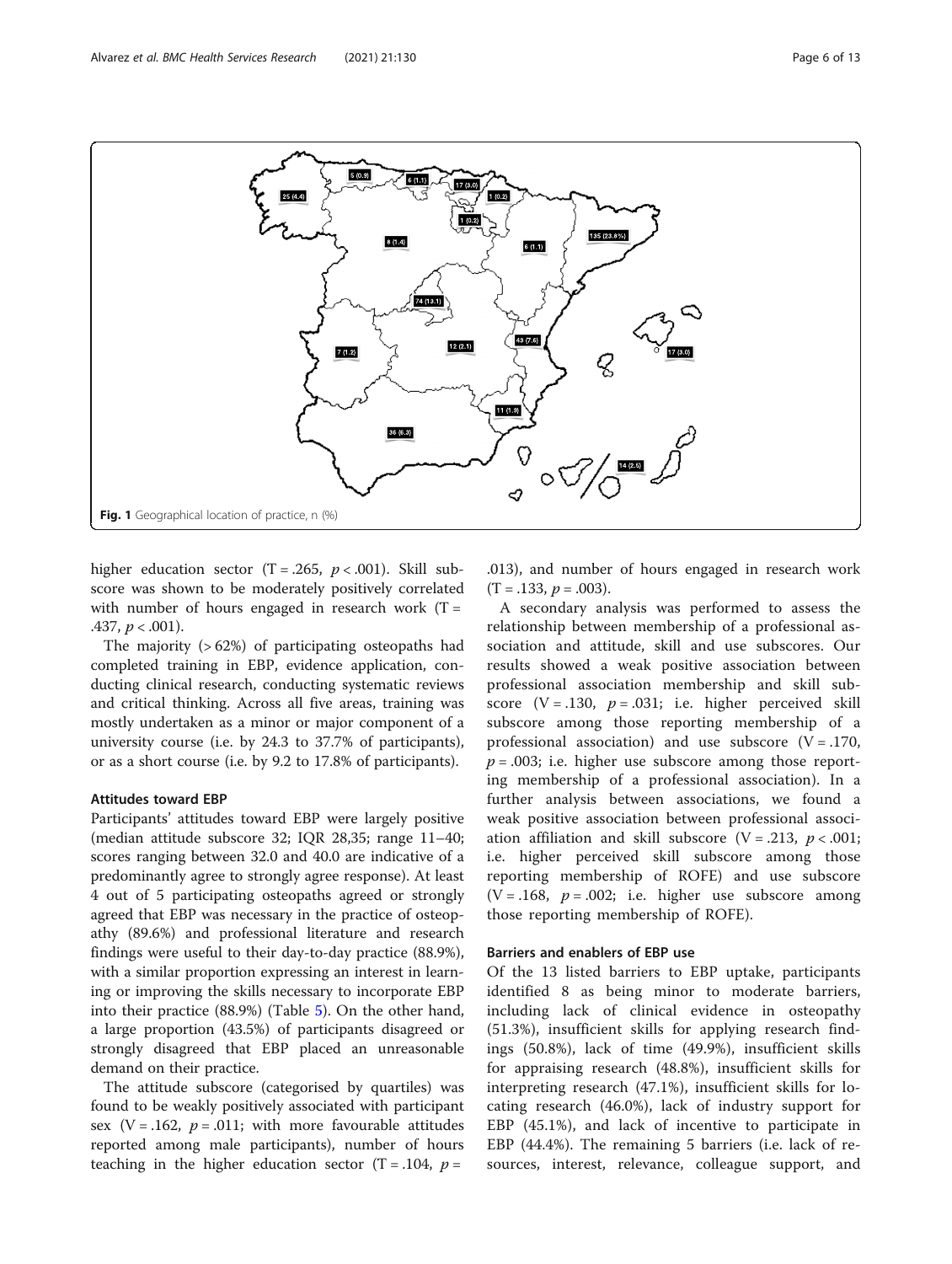## <span id="page-6-0"></span>**Table 2** Participant engagement in evidence-based practice activities within the last month ( $n = 567$ )

|                                                                                                                                                           | 0<br>0<br>times<br>n (%) | $1 - 5$<br>times<br>n(%) | 2<br>$6 - 10$<br>times<br>n(%) | 3<br>$11 - 15$<br>times<br>n(%) | 4<br>$16+$<br>times<br>n(%) | Missing<br>n(%) | Median<br>(IQR) |
|-----------------------------------------------------------------------------------------------------------------------------------------------------------|--------------------------|--------------------------|--------------------------------|---------------------------------|-----------------------------|-----------------|-----------------|
| I have used an online search engine to search for practice related literature or<br>research                                                              | 65<br>(11.5)             | 157<br>(27.7)            | 96<br>(16.9)                   | 51 (9.0)                        | 117<br>(20.6)               | 81<br>(14.3)    | 3(2,4)          |
| I have read/reviewed professional literature (i.e. professional journals &<br>textbooks) related to my practice                                           | 65<br>(11.5)             | 184<br>(32.5)            | 88<br>(15.5)                   | 46(8.1)                         | 107<br>(18.9)               | 77<br>(13.6)    | 2(2,4)          |
| I have used an online database to search for practice related literature or<br>research                                                                   | 107<br>(18.9)            | 174<br>(30.7)            | 66<br>(11.6)                   | 36(6.3)                         | 103<br>(18.2)               | 81<br>(14.3)    | 2(2,4)          |
| I have used professional literature or research findings to assist my clinical<br>decision-making                                                         | 101<br>(17.8)            | 215<br>(37.9)            | 71<br>(12.5)                   | 40(7.1)                         | 63<br>(11.1)                | 77<br>(13.6)    | 2(2,3)          |
| I have used professional literature or research findings to change my clinical<br>practice                                                                | 110<br>(19.4)            | 235<br>(41.4)            | 58<br>(10.2)                   | 29(5.1)                         | 58<br>(10.2)                | 77<br>(13.6)    | 2(2,3)          |
| I have read/reviewed clinical research findings related to my practice                                                                                    | 125<br>(22.0)            | 193<br>(34.0)            | 62<br>(10.9)                   | 35(6.2)                         | 75<br>(13.2)                | 77<br>(13.6)    | 2(1,3)          |
| I have consulted a colleague or industry expert to assist my clinical decision-<br>making                                                                 | 113<br>(19.9)            | 220<br>(38.8)            | 67<br>(11.8)                   | 33(5.8)                         | 53<br>(9.3)                 | 81<br>(14.3)    | 2(2,3)          |
| I have referred to magazines, layperson / self-help books, or non-government/<br>non-education institution websites to assist my clinical decision-making | 236<br>(41.6)            | 145<br>(25.6)            | 39<br>(6.9)                    | 25(4.4)                         | 41<br>(7.2)                 | 81<br>(14.3)    | 2(1,2)          |

IQR Interquartile range

patient preference) were considered by many (49.2 to 63.1%) participants as not being a barrier or only a minor barrier to EBP uptake.

Most participating osteopaths indicated that the 10 listed enablers of EBP uptake were either moderately or very useful. These enablers included improving access to: full-text journal articles (63.8% rated this strategy as moderately or very useful), internet in the workplace (63.3%), free online databases (63.0%), online EBP education materials (62.8%), critical reviews of research evidence relating to osteopathy (61.0%), research rating tools (58.2%), online tools that facilitate practitioner appraisal of the evidence (58.0%), databases requiring

Table 3 Sources of information used by participants to inform their clinical decision-making (in descending order of frequency)  $(n=567)$ 

| <b>Information source</b>                          | Median (IQR) |
|----------------------------------------------------|--------------|
| Traditional knowledge                              | 4(2,7)       |
| Published clinical evidence (i.e. clinical trials) | 4(2,7)       |
| Consulting fellow practitioners or experts         | 4(3,6)       |
| <b>Textbooks</b>                                   | 5(2,7)       |
| Personal intuition                                 | 5(3,7)       |
| Clinical practice quidelines                       | 6(3,8)       |
| Personal preference                                | 7(4,9)       |
| Trial and error                                    | 7(4,9)       |
| Patient preference                                 | 7(5,9)       |
| Published experimental/laboratory evidence         | 8(3,10)      |

IQR Interquartile range

## licence fees (57.3%), critically appraised topics relating to osteopathy (57.3%), and critical appraisal tools (56.3%).

## **Discussion**

This study aimed to assess the attitudes, skills and utilisation of EBP, as well as the barriers and enablers of EBP use, among Spanish osteopaths. Overall, our results showed that Spanish osteopaths hold positive views towards EBP but their utilization/implementation is still poor. Positive responses about EBP training and utilisation were modest and, in general, the perceived level of EBP-related skill was very low. Despite these low levels of skill in relation to the utilization of EBP, several barriers to the use of EBP were perceived as not important by participants. Although it was not possible to calculate the mean response and the number of withdrawals from the survey, the final number of participants that completed the survey was around 9% of the target population, which is similar to the survey response rate reported for osteopaths in a similar UK study [\[26\]](#page-11-0)

Our study sample had a high proportion of male participants and those aged between 30 and 49 years, which was similar to that reported in another recent survey of Spanish osteopaths [[32\]](#page-11-0). Previous studies in the UK and Australia have also reported comparable gender distributions [\[26,](#page-11-0) [30\]](#page-11-0) although in Sweden this distribution was more balanced [[35\]](#page-11-0). In our survey, 73% of osteopaths had a previous degree in a healthcare profession regulated in Spain. This is consistent with other surveys conducted in Spain [\[32\]](#page-11-0), where the majority of osteopaths have reported a previous degree in physiotherapy and postgraduate training in osteopathy.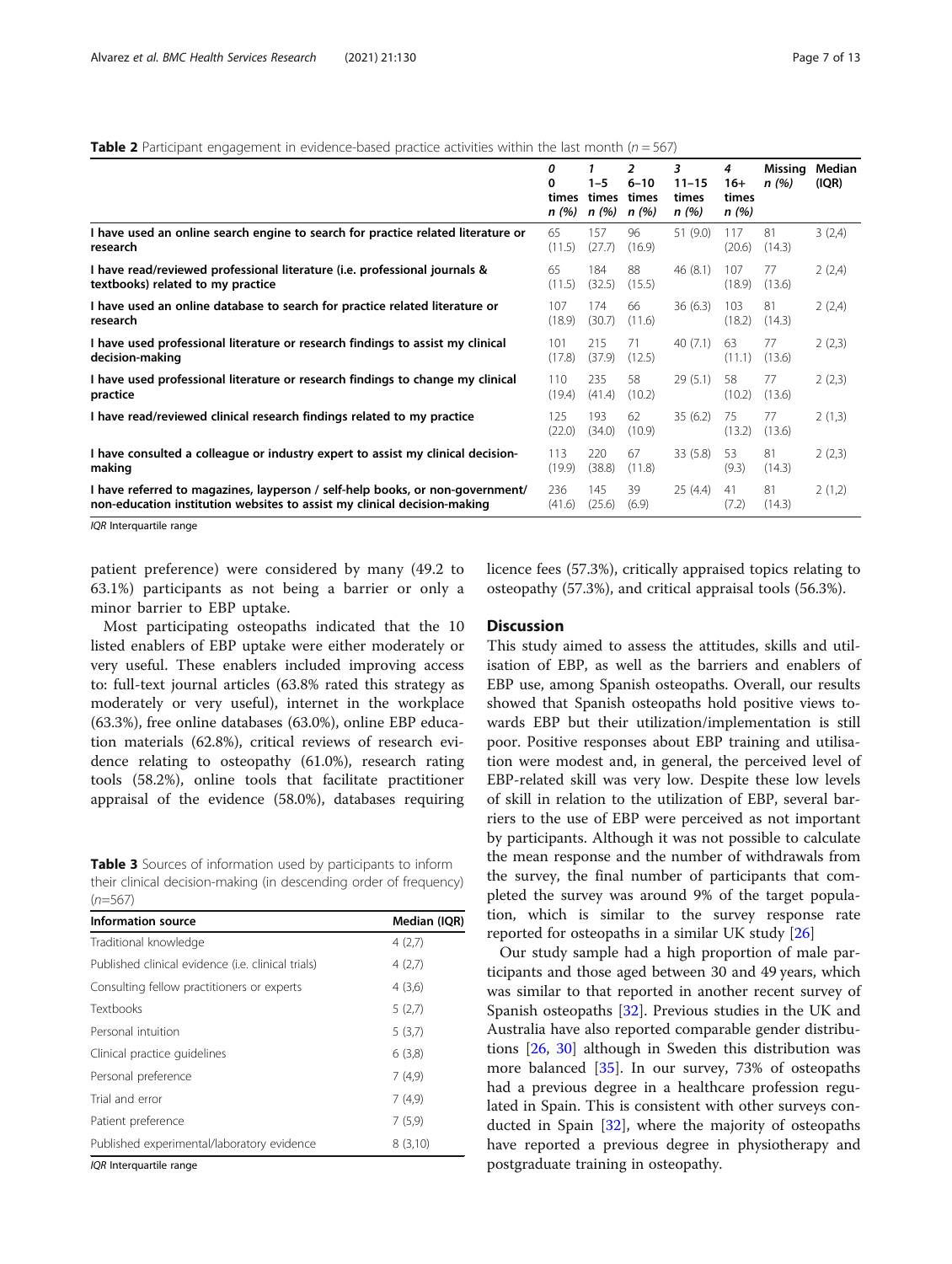|                                             | Low<br>n (%) | $\overline{2}$<br>Low-moderate<br>n (%) | 3<br>Moderate<br>n (%) | 4<br>Moderate-high<br>n (%) | 5<br>High<br>n (%) | Missing<br>n (%) | Median<br>(IQR) |
|---------------------------------------------|--------------|-----------------------------------------|------------------------|-----------------------------|--------------------|------------------|-----------------|
| Identifying answerable clinical questions   | 14(2.5)      | 56 (9.9)                                | 183 (32.3)             | 234 (41.3)                  | 58 (10.2)          | 22(3.9)          | 4(3,4)          |
| Identifying knowledge gaps in practice      | 25(4.4)      | 84 (14.8)                               | 222 (39.2)             | 166(29.3)                   | 48 (8.5)           | 22(3.9)          | 3(3,4)          |
| Locating professional literature            | 38(6.7)      | 102 (18.0)                              | 148 (26.1)             | 174 (30.7)                  | 83 (14.6)          | 22(3.9)          | 3(2,4)          |
| Online database searching                   | 44 (7.8)     | 101 (17.8)                              | 143 (25.2)             | 155(27.3)                   | 102(18.0)          | 22(3.9)          | 3(2,4)          |
| Retrieving evidence                         | 46(8.1)      | 112 (19.8)                              | 158 (27.9)             | 145(25.6)                   | 84 (14.8)          | 22(3.9)          | 3(2,4)          |
| Critical appraisal of evidence              | 33(5.8)      | 122(21.5)                               | 190 (33.5)             | 143 (25.2)                  | 43 (7.6)           | 36(6.3)          | 3(2,4)          |
| Synthesis of research evidence              | 28 (4.9)     | 121(21.3)                               | 185 (32.6)             | 150(26.5)                   | 47(8.3)            | 22(3.9)          | 3(2,4)          |
| Applying research evidence to patient cases | 25(4.4)      | 74 (13.1)                               | 185 (32.6)             | 197 (34.7)                  | 50(8.8)            | 36(6.3)          | 3(3,4)          |
| Sharing evidence with colleagues            | 53 (9.3)     | 100 (17.6)                              | 139 (24.5)             | 159 (28.0)                  | 80 (14.1)          | 36(6.3)          | 3(2,4)          |
| Using findings from clinical research       | 73 (12.9)    | 119(21.0)                               | 169 (29.8)             | 127(22.4)                   | 39(6.9)            | 40(7.1)          | 3(2,4)          |
| Using findings from systematic reviews      | 89 (15.7)    | 131 (23.1)                              | 127(22.4)              | 136 (24.0)                  | 44 (7.8)           | 40(7.1)          | 3(2,4)          |
| <b>Conducting systematic reviews</b>        | 147 (25.9)   | 142 (25.0)                              | 122(21.5)              | 82 (14.5)                   | 34(6.0)            | 40(7.1)          | 2(1,3)          |
| Conducting clinical research                | 218 (38.4)   | 125 (22.0)                              | 102 (18.0)             | 53 (9.3)                    | 33(5.8)            | 36(6.3)          | 2(1,3)          |

## <span id="page-7-0"></span>**Table 4** Participant's perceived skill level in evidence-based practice ( $n = 567$ )

IQR Interquartile range

## EBP attitudes

Most participating Spanish osteopaths agreed that EBP is necessary in the practice of osteopathy, with the majority interested in learning or improving the skills necessary to incorporate EBP into their practice. Overall, attitudes toward EBP were positive which is in accordance with a recent study also conducted in Spain [[34\]](#page-11-0). In fact, this favourable view of EBP has been also reported in other healthcare professions, such as nursing [\[42,](#page-12-0) [43\]](#page-12-0), physiotherapy  $[11, 44, 45]$  $[11, 44, 45]$  $[11, 44, 45]$  $[11, 44, 45]$  $[11, 44, 45]$  $[11, 44, 45]$ , dentistry  $[46]$  $[46]$  $[46]$  and chiropractic  $[12]$  $[12]$  $[12]$ , as well as osteopaths in other countries [\[26,](#page-11-0) [30,](#page-11-0) [35](#page-11-0)].

Although attitudes towards EBP were generally positive, a considerable number of respondents (30%) believed that EBP placed an unreasonable demand on

**Table 5** Participant attitudes toward evidence-based practice ( $n = 567$ )

|                                                                                                                   | 1<br><b>Strongly</b><br><b>Disagree</b><br>n (%) | $\overline{a}$<br>Disagree Neutral Agree<br>n (%) | 3<br>n (%)    | 4<br>n(%)     | 5<br><b>Strongly</b><br>Agree<br>n (%) | Median<br>I(QR) |
|-------------------------------------------------------------------------------------------------------------------|--------------------------------------------------|---------------------------------------------------|---------------|---------------|----------------------------------------|-----------------|
| I am interested in learning or improving the skills necessary to<br>incorporate EBP into my practice              | 12(2.1)                                          | 16(2.8)                                           | 35(6.2)       | 202<br>(35.6) | 302 (53.3)                             | 5(4,5)          |
| EBP is necessary in the practice of osteopathy                                                                    | 14(2.5)                                          | 17(3.0)                                           | 28 (4.9)      | 225<br>(39.7) | 283 (49.9)                             | 4(4,5)          |
| Professional literature (i.e. journals & textbooks) and research findings are<br>useful in my day-to-day practice | 10(1.8)                                          | 13(2.3)                                           | 40(7.1)       | 288<br>(50.8) | 216 (38.1)                             | 4(4,5)          |
| EBP improves the quality of my patient's care                                                                     | 17(3.0)                                          | 27(4.8)                                           | 56 (9.9)      | 234<br>(41.3) | 233 (41.1)                             | 4(4,5)          |
| EBP assists me in making decisions about patient care                                                             | 12(2.1)                                          | 30(5.3)                                           | 63<br>(11.1)  | 260<br>(45.9) | 202 (35.6)                             | 4(4,5)          |
| Prioritizing EBP within osteopathic practice is fundamental to the<br>advancement of the profession               | 21(3.7)                                          | 48 (8.5)                                          | 63<br>(11.1)  | 211<br>(37.2) | 224 (39.5)                             | 4(4,5)          |
| EBP takes into account my clinical experience when making clinical<br>decisions                                   | 21(3.7)                                          | 73 (12.9)                                         | 98<br>(17.3)  | 214<br>(37.7) | 161 (28.4)                             | 4(3,5)          |
| EBP takes into account a patient's preference for treatment                                                       | 36(6.3)                                          | 143<br>(25.2)                                     | 116<br>(20.5) | 173<br>(30.5) | 99 (17.5)                              | 3(2,4)          |
| There is a lack of evidence from clinical trials to support most of the<br>treatments I use in my practice        | 41(7.2)                                          | 138<br>(24.3)                                     | 151<br>(26.6) | 178<br>(31.4) | 59 (10.4)                              | 3(2,4)          |
| The adoption of EBP places an unreasonable demand on my practice                                                  | 50 (8.8)                                         | 197<br>(34.7)                                     | 148<br>(26.1) | 141<br>(24.9) | 31(5.5)                                | 3(2,4)          |

EBP Evidence-based practice, IQR Interquartile range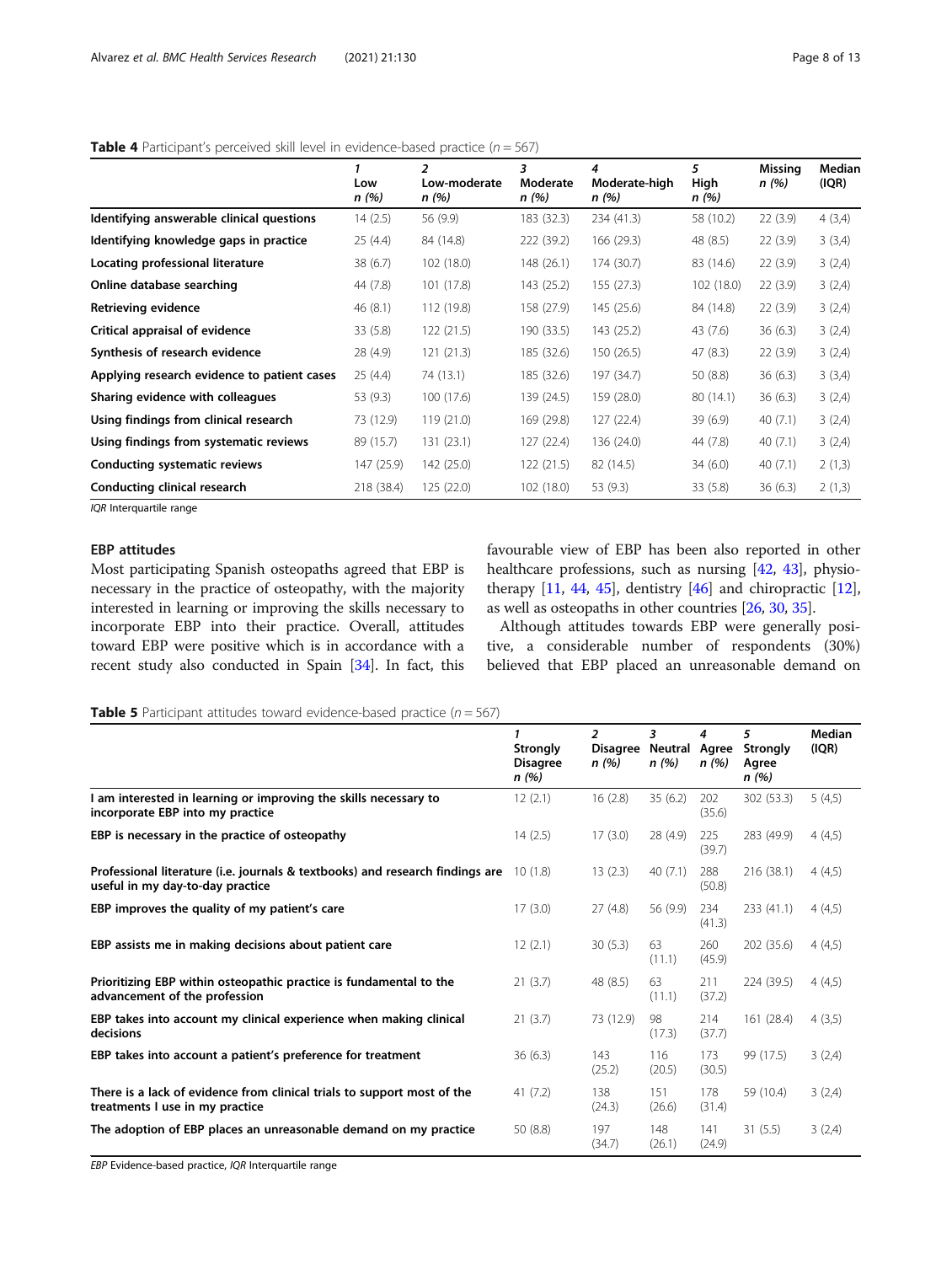their practice. This item was much less reported by Australian (17%) [\[30\]](#page-11-0), UK (16%) [\[26](#page-11-0)] and Swedish osteopaths (17%) [\[35\]](#page-11-0). This suggests that almost one-third of our sample may be experiencing difficulties in integrating EBP into their daily practice. Therefore, further efforts are required to enhance the competence, skills and efficiency of implementing the components of EBP amongst osteopaths in Spain. A possible explanation for these contrasting findings could be the lack of professional regulation in Spain, even compared to osteopathy in Sweden, where like Spain, osteopathy is also an emerging profession. However, in Sweden, there are far fewer OEIs (currently just one), and just a single osteopathic association of which the majority of osteopaths are members of [\[35](#page-11-0)]. The relatively higher number of OEIs in Spain and the diversity of educational focus (such as time spent on EBP) may explain the burden that Spanish osteopaths perceive in enacting EBP.

Research from nursing and physical therapy has found the level of professional education to be predictive of the propensity to adopt EBP; although, other factors were also influential, such as desire to learn, practicality (i.e. non-interference with productivity or patient flow) and beliefs about EBP [[47,](#page-12-0) [48](#page-12-0)]. Indeed, there was some indication in our study that participating osteopaths had a misconstrued understanding of the EBP paradigm, with a large proportion of participants believing that EBP did not take into consideration the patient's perspective. Other studies have also indicated that osteopaths view EBP as a threat to the professional identity of the profession [[24,](#page-11-0) [25](#page-11-0), [49](#page-12-0)]. This suggests that Spanish osteopaths might benefit from revisiting the fundamental purposes of contemporary EBP which seeks to prioritise ethical care, is relationship-based, advocates shared decisionmaking and relates the evidence to the individual patient's context and situation [[7\]](#page-11-0).

## EBP skills

Participating Spanish osteopaths perceived their EBP skill level to be low to moderate, which is relatively lower than that reported among osteopaths in other countries [[26,](#page-11-0) [30,](#page-11-0) [35\]](#page-11-0), chiropractors [[12\]](#page-11-0) and physiotherapists [\[44](#page-12-0)]. A notable insecurity among participants related to the conduct of clinical studies or systematic reviews. This finding was somewhat expected as these advanced research activities are not typically taught within undergraduate clinical programs.

Another self-reported skill-deficit related to the implementation of research findings, that is, the process of applying research evidence into clinical practice. This coincides with the perceived barriers of EBP uptake reported by participants, of which half of our sample identified insufficient skills in applying research findings as a barrier to EBP utilisation. In fact, this is a problem affecting many healthcare professions, where considerable 'research-practice gaps' exist [\[50](#page-12-0)–[52\]](#page-12-0). However, these research-practice gaps can be attributed to more than just insufficient knowledge and skills; organizational factors, and social and attitudinal behaviours are also important contributors [[50](#page-12-0)]. We argue that all of these factors may be in part responsible for the limited application of research evidence in Spanish osteopathic practice given the historical lack of research culture within the profession in both the clinical and academic domain.

The impact of research culture on EBP use was supported to some extent by the association between EBP use and number of hours engaged in research work and teaching in the higher education sector. Although this association has been already reported amongst Spanish osteopaths [[34\]](#page-11-0), when this finding is compared against surveys of Australian  $[30]$  or UK  $[26]$  $[26]$  osteopaths, there are similarities in the number of hours dedicated to research activities (i.e. 0–15 h/week; Spain = 72%, Australia = 84%, UK = 72%), though Spanish osteopaths did seem to dedicate more hours to teaching in the higher education sector (i.e. 1–30 h/week; Spain = 28%, Australia = 15%, UK = 18%). Hence, one might expect Spanish osteopaths to have a higher perceived level of EBP-related skill, although this was not the case. This raises questions about the integration of EBP and research into Spanish osteopathic curricula.

#### Use of EBP

A moderately-low level of engagement in EBP activities was reported in our sample. An interesting finding was the relatively high proportion of participants that had not searched an online database (18.9%) or used scientific literature to change their clinical practice (19,4%) in the month preceding the survey. This behaviour can be partially explained by the types of information sources used by our sample. The main source of information used by participants to inform their clinical decisionmaking was traditional knowledge, followed by published clinical evidence and peer opinion or textbooks. These results highlight the importance of traditional knowledge to Spanish osteopaths; a finding that also can be extended to osteopaths in Australia [[30](#page-11-0)], UK [[26\]](#page-11-0) and Sweden [[35\]](#page-11-0), who also report traditional knowledge as the primary source of information used to inform clinical decision-making. However, while Australian and UK osteopaths cited clinical guidelines as their second most frequently used information source, in the present study, Spanish osteopaths rated these guidelines as their sixth most frequently used source of information and in comparison, it was reported in ninth position by Swedish osteopaths [[35\]](#page-11-0). Given that clinical guidelines typically represent the best available evidence in a field, a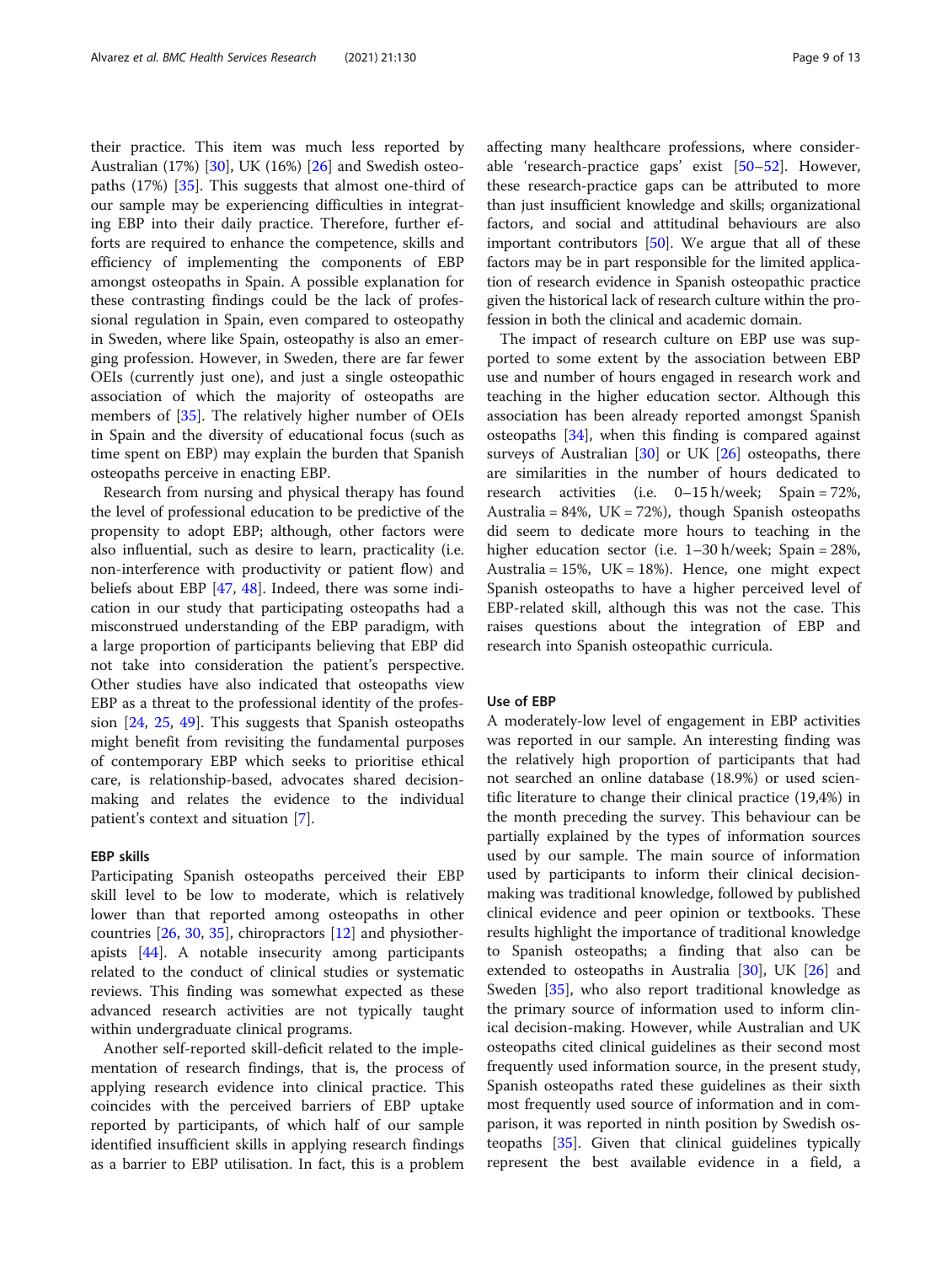considerable research-practice gap may be evident in Spanish and Swedish osteopathic practice.

Notwithstanding, there appear to be few differences in EBP use between these countries. Similar to our sample, the use of EBP among osteopaths in Australia, UK and Sweden is reported to be generally low [\[26](#page-11-0), [30](#page-11-0), [35\]](#page-11-0), as it is among US and Canadian chiropractors [\[9](#page-11-0), [53\]](#page-12-0). Existing evidence suggests physical therapists have a relatively greater level of engagement with EBP [\[44,](#page-12-0) [54\]](#page-12-0). Interestingly, two-thirds of our sample held a qualification in physiotherapy, which is common among osteopaths in Spain [\[31,](#page-11-0) [32\]](#page-11-0). This result raises the question as to why participating osteopaths engage with EBP to a lesser extent than physiotherapists. One explanation is that to date, we have no data on Spanish physiotherapist engagement in EBP activities, which possibly could be different from other countries. Further, almost half of our sample received their highest qualification at least 6 years before the survey, and in Spain, EBP has been only recently integrated into physiotherapy curricular [\[55](#page-12-0)]. Osteopathy also has been traditionally embedded in clinical models and frameworks conceived by a small number of individuals from when the discipline was attempting to establish itself, leading to an uncritical development of the profession [[23\]](#page-11-0). An examination of the comparative uptake of EBP among different health disciplines in Spain may shed some further light on this issue.

In terms of potential solutions to improving EBP uptake, education about EBP alone may not be sufficient [[56\]](#page-12-0). Findings from a recent scoping review suggest education programs aimed at improving local barriers may be a more effective method of improving EBP engagement [\[57](#page-12-0)]. Within osteopathy, these barriers to EBP uptake are not entirely clear. Indeed, in the case of our respondents, most did not perceive there to be any major barriers.

#### Barriers and enablers for EBP

Previous surveys of osteopaths [\[26,](#page-11-0) [30,](#page-11-0) [35\]](#page-11-0) have reported lack of clinical evidence in osteopathy (Australia = 60%; UK =  $69\%$ ; Sweden =  $53\%$ ) and lack of time (Australia = 53%; UK = 57%) as major barriers to EBP uptake. Although none of the thirteen listed factors in the survey were identified as major barriers to EBP uptake among Spanish participants, lack of clinical evidence in osteopathy and lack of time were still considered the most notable issues of concern, with at least one-half of respondents reporting these as minor to moderate barriers. Despite the rather high proportion of academics noticed in our sample and in another study conducted in Spain [[34](#page-11-0)], the main osteopathic profile in this country is clinical-based with the 60% of osteopaths dedicating 5 days per week to clinical practice [[32\]](#page-11-0). This

scenario could explain the time constraints to be involved in research activities.

Other important barriers related to lack of skills (applying research, research appraisal and interpreting research), showing the necessity to improve these abilities in order to encourage EBP uptake among new osteopaths. While education is important, there also needs to be a change in mindset, triggered by a comprehensive reflection that considers osteopathy as a healthcare profession that embraces science as a way to evolve and self-assess [[49\]](#page-12-0).

Exactly how EBP and research culture should be promoted among healthcare practitioners remains controversial. Several recent scoping reviews in the field of physiotherapy suggests some ideas [[57](#page-12-0), [58\]](#page-12-0). The first consideration is that any strategy aimed at improving EBP uptake should be tailored to the local scenario to contextualize the training program. The second consideration is that multifaceted strategies (containing at least five elements) are more likely to be associated with significant changes in learning outcomes. Stander et al. [[57](#page-12-0)] also highlights the need for EBP training programmes to be underpinned by behaviour change models, learning theories and a concrete theoretical framework. A recent systematic review and Delphi survey proposes a set of 68 core competencies as a possible framework to inform the development of EBP curricula for health professionals [\[59](#page-12-0)].

Regarding enablers, around 63% of participants considered free access to scientific evidence, access to the internet at work, access to free databases and online EBP education materials to be very useful enablers. This was in line with osteopath's reports in other countries [[26,](#page-11-0) [30](#page-11-0), [35\]](#page-11-0). In the case of Spain, we hypothesize that the national unification of osteopathic curricula and the inclusion of these programmes in universities may also contribute to improvements in EBP skills and uptake. In fact, a higher academic degree has been shown to be associated with a higher propensity to adopt EBP and this has also been observed in Spanish osteopaths [[34\]](#page-11-0). Furthermore, educational programmes and their associated curricula can act as a key driver for shaping healthcare professionals' knowledge, skills and attitudes towards activities associated with EBP [\[60\]](#page-12-0). Not surprisingly, integrating EBP into the curricula of academic programs has become an essential requirement for academic institutions providing training for healthcare professions [[61](#page-12-0)–[63](#page-12-0)].

But above all, we consider that it is necessary to change the way EBP is taught within osteopathic educational programs in Spain. Currently, for many OEIs, EBP is incorporated within the curriculum by teaching specific research techniques, methods and statistics in the final years of training. Instead, we propose that the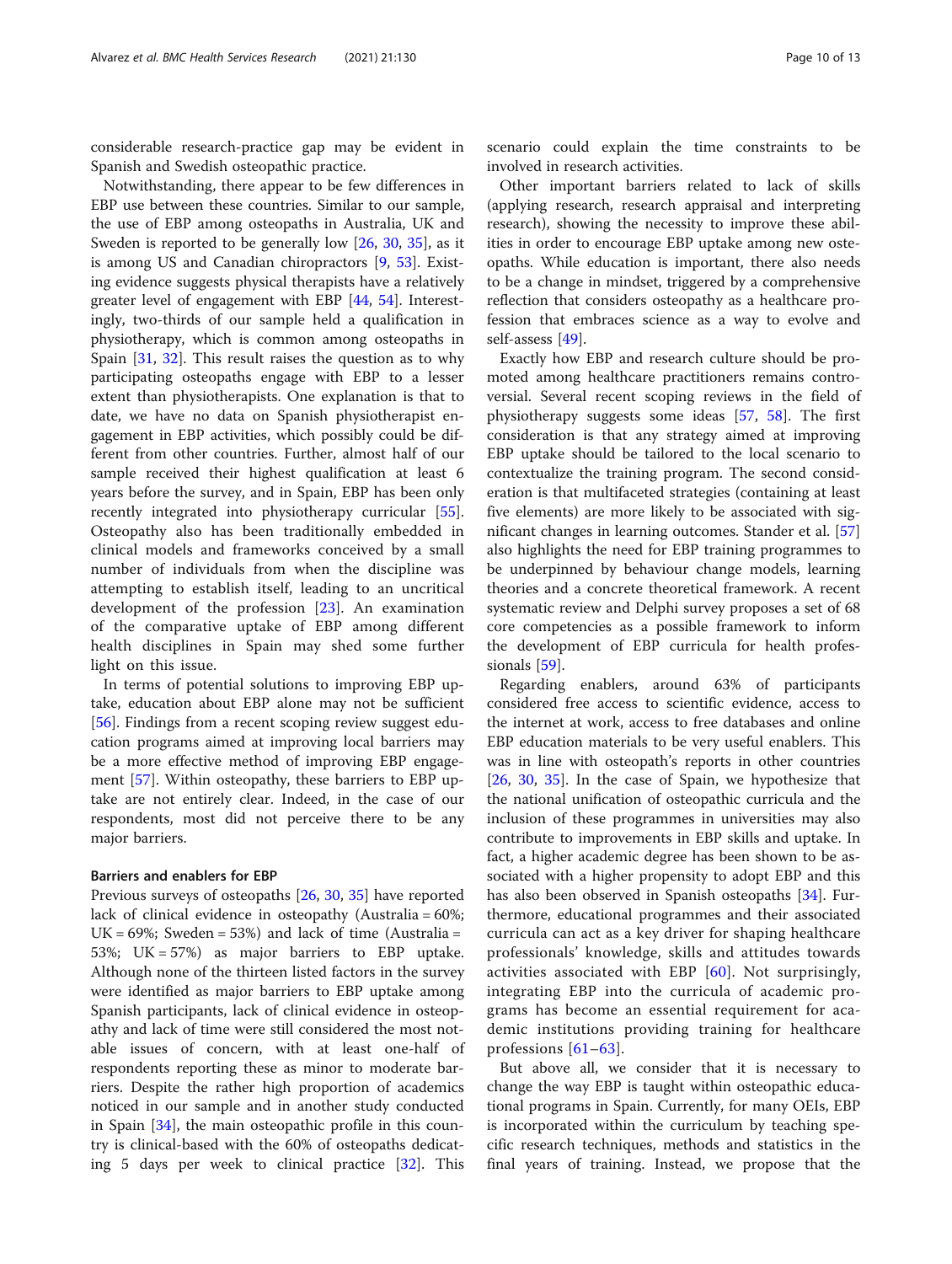<span id="page-10-0"></span>philosophy of EBP should be promoted from the beginning and embedded along the whole programme. Such integration should be facilitated by the explicit inclusion of EBP as a core competency within professional standards and requirements in addition to accreditation processes [\[60](#page-12-0)]. OEIs directors should commit to design their programmes according to this perspective and teachers should present their contents always balancing the knowledge acquired from tradition and experience with the knowledge obtained from research literature and adequate appraisal. In summary, we argue that a better professional qualification of osteopaths is necessary in Spain and that this process must be based on a pedagogical shift from the mere delivery of contents to the promotion of critical thinking and reflective practice. These actions will potentially improve the consistency of programmes, ensure course content represents best practice, and help nurture a stronger research and EBP culture within the profession. While these actions might be difficult to accomplish in Spain without national professional regulation, results from Sweden (where osteopathy is also an unlicensed health profession) demonstrate that extensive exposure to EBP training (91% of Swedish osteopaths vs. 62% of Spanish osteopaths) correlates with higher perceived skills in EBP [\[35\]](#page-11-0).

## Limitations

Although the survey response rate exceeded the minimum sample size required, we noticed a high percentage of missing responses. As all responses were compulsory, this meant many respondents dropped out of the survey early, possibly due to survey fatigue. This was also a limitation that was discussed in a UK study of osteopaths [\[26\]](#page-11-0). Nonetheless, as the original English version of EBASE has demonstrated good internal consistency and acceptable test-retest reliability [\[37](#page-12-0), [38](#page-12-0)], and the fact that survey fatigue was not detected during pilot testing, it was not considered appropriate to modify the number of survey items.

While the process of translating the questionnaire strictly followed standard methods reported by WHO [[39\]](#page-12-0), including a pilot study, the psychometric properties of the Spanish version of the questionnaire was not formally assessed, which could have impacted the validity and reliability of findings. As has occurred in other osteopathic surveys conducted in Spain [\[31,](#page-11-0) [32\]](#page-11-0), a large proportion of responses came from two geographical regions (Cataluña and Madrid). These results likely reflect the geographical distribution of osteopaths in Spain. Notwithstanding, there were a number of regions that were not well represented, whose views might potentially differ from the more well-represented regions. Recall bias and selection bias are other intrinsic limitations of the study design.

## **Conclusions**

This study furthers our understanding of Spanish osteopaths' attitudes, skills and use of EBP. Our results showed that participant's attitudes toward EBP were largely positive. At least four out of five participating osteopaths agreed that EBP was necessary in the practice of osteopathy and professional literature and research findings were useful to their day-to-day practice. However, the perceived skills, use and engagement in EBP activities was reported as moderate to low. Fortunately, there was general interest in learning and improving the skills necessary to incorporate EBP into clinical practice. Our findings, therefore, suggest that wider inclusion of osteopathic educational programmes into university environments along with a pedagogical shift towards the promotion of critical thinking and reflective practice may be helpful in assisting Spanish osteopaths to embrace EBP. Although, as discussed in this paper, the absence of osteopathy regulation in Spain could potentially continue to curtail efforts to improve EBP uptake in this professional group.

## Supplementary Information

The online version contains supplementary material available at [https://doi.](https://doi.org/10.1186/s12913-021-06128-6) [org/10.1186/s12913-021-06128-6.](https://doi.org/10.1186/s12913-021-06128-6)

Additional file 1.

#### Abbreviations

EBP: Evidence-Based Practice; WHO : World Health Organization; OEIs: Osteopathic Educational Institutions; EBASE: Evidence-Based practice Attitude and Utilization Survey; CAM: Complementary and Alternative Medicine

#### Acknowledgements

The authors wish to acknowledge in first place all the surveyed participants. Secondly, the following Research Collaborative Partners: Registro de los Osteópatas de España (ROE), Federación de Osteópatas de España (FOE), Sociedad Europea de Medicina Osteopática (SEMO), Asociación de Profesionales de Osteopatía (APREO), Unió Osteopàtica Catalana (UNOCAT), Registro de Osteópatas titulados en Fisioterapia de España (ROFE), Escola d'Osteopatia de Barcelona (EOB), Instituto Español de Osteopatía Clásica (IEOC), Formación Belga Española de Osteopatía (FBEO), European Osteopathy and Research Academy (EORA), Instituto de Osteopatía de Valencia (INOVA), Escuela de Osteopatía de A Coruña (EOC), Escuela de Osteopatía y Técnicas para la Salud (EOTS), Organización Colegial de Osteópatas de España (OCOE), Fundación Terapias Naturales (FTN) and Osteópatas sin Fronteras (SFRON).

#### Authors' contributions

GA and CJ translated and adapted the questionnaire and established local recruitment strategies. GA and CJ drafted the first manuscript in collaboration with TS and OT. ML conducted the statistical analysis and drafted the results. GA, CJ, TS, OT and ML critically interpreted the data, edited the manuscript and reviewed and approved the final manuscript.

#### Funding

The study did not receive any financial support from any sponsor.

#### Availability of data and materials

The datasets used and/or analysed during the current study are available from the corresponding author on reasonable request.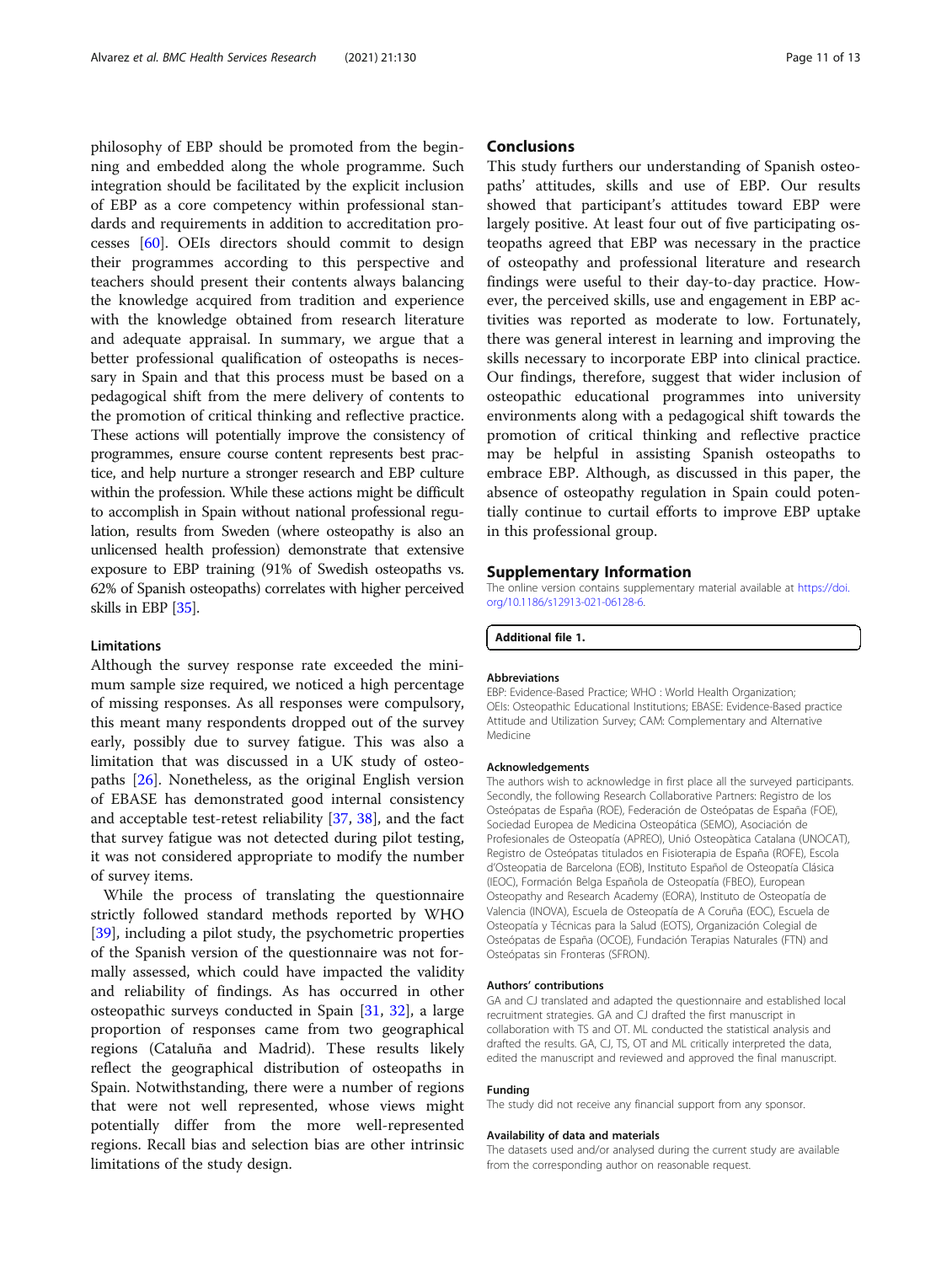#### <span id="page-11-0"></span>Ethics approval and consent to participate

The study was approved by the Ethical Committee of Sagrado Corazón Hospital, Barcelona (2019/81-CMF-HUSC). Study participation was anonymous and voluntary, and participants were able to withdraw from the survey at any time without repercussion. Informed consent was obtained online from all subjects and all methods were carried out in accordance with relevant guidelines and regulations.

#### Consent for publication

Not applicable.

#### Competing interests

The authors declare that they have no competing interests.

#### Author details

<sup>1</sup>Spain National Centre, Foundation COME Collaboration, Barcelona, Spain. <sup>2</sup>Iberoamerican Cochrane Centre–Biomedical Research Institute Sant Pau, IIB Sant Pau, Barcelona, Spain. <sup>3</sup>Maxilofacial Institute Bara Gaseni - Hospital Sagrado Corazón de Barcelona, Barcelona, Spain. <sup>4</sup>Australian Research Centre in Complementary and Integrative Medicine (ARCCIM), Faculty of Health, University of Technology Sydney, Sydney, NSW, Australia. <sup>5</sup>Department of Health Promotion Sciences, Musculoskeletal and Sports Injury Epidemiology Center (MUSIC), Sophiahemmet University & Unit of Intervention and Implementation Research on Worker Health, Institute of Environmental Medicine, Karolinska Institutet, Stockholm, Sweden. <sup>6</sup>University College of Osteopathy, London, UK. <sup>7</sup>Clinical-based Human Research Department, Foundation COME Collaboration, Pescara, Italy. <sup>8</sup>National Centre for Naturopathic Medicine, Southern Cross University, Lismore, NSW, Australia.

## Received: 12 November 2020 Accepted: 21 January 2021 Published online: 10 February 2021

#### References

- 1. Sackett DL, Rosenberg WMC, Gray JAM, Haynes RB, Richardson WS. Evidence based medicine: what it is and what it isn't. BMJ. 1996;312:71–2. <https://doi.org/10.1136/bmj.312.7023.71>.
- 2. Innes SI, Leboeuf-Yde C, Walker BF. How frequent are non-evidence-based health care beliefs in chiropractic students and do they vary across the preprofessional educational years. Chiropr Man Therap. 2018;26:8.
- Rabey M, Hall T, Hebron C, Palsson TS, Christensen SW, Moloney N. Reconceptualising manual therapy skills in contemporary practice. Musculoskelet Sci Pract. 2017;29:28–32.
- 4. Ladeira CE, Cheng MS, da Silva RA. Clinical Specialization and Adherence to Evidence-Based Practice Guidelines for Low Back Pain Management: A Survey of US Physical Therapists. J Orthop Sports Phys Ther. 2017;47:347–58.
- Kume J, Tandel R, Indelicato J. Application of the Evidence-Based Practice Model by Physical Therapy Clinical Practitioners. J Allied Health. 2019;48: e79–85.
- 6. Zadro J, O'Keeffe M, Maher C. Do physical therapists follow evidence-based guidelines when managing musculoskeletal conditions? Systematic review. BMJ Open. 2019;9:e032329.
- 7. Greenhalgh T, Howick J, Maskrey N, Evidence Based Medicine Renaissance Group. Evidence based medicine: a movement in crisis? BMJ. 2014;348: g3725.
- Veziari Y, Leach MJ, Kumar S. Barriers to the conduct and application of research in complementary and alternative medicine: a systematic review. BMC Complement Altern Med. 2017;17:166.
- 9. Bussières AE, Terhorst L, Leach M, Stuber K, Evans R, Schneider MJ. Selfreported attitudes, skills and use of evidence-based practice among Canadian doctors of chiropractic: a national survey. J Can Chiropr Assoc. 2015;59:332–48.
- 10. Leach MJ, Gillham D. Are complementary medicine practitioners implementing evidence based practice? Complement Ther Med. 2011;19: 128–36.
- 11. da Silva TM, Costa L da CM, Garcia AN, Costa LOP. What do physical therapists think about evidence-based practice? A systematic review. Man Ther. 2015;20:388–401.
- 12. Schneider MJ, Evans R, Haas M, Leach M, Hawk C, Long C, et al. US chiropractors' attitudes, skills and use of evidence-based practice: A crosssectional national survey. Chiropr Man Therap. 2015;23:16.
- 13. Snow JE, Leach MJ, Clare BA. Attitudes, skill and use of evidence-based practice among US Western herbal medicine providers: a national survey. J Complement Integr Med. 2017;14. [https://doi.org/10.1515/jcim-2015-0101.](https://doi.org/10.1515/jcim-2015-0101)
- 14. Upton D, Upton P. Knowledge and use of evidence-based practice of GPs and hospital doctors. J Eval Clin Pract. 2006;12:376–84.
- 15. Fryer G. Teaching critical thinking in osteopathy Integrating craft knowledge and evidence-informed approaches. Int J Osteopath Med. 2008; 11:56–61.
- 16. Thomson OP, Petty NJ, Moore AP. Clinical reasoning in osteopathy More than just principles? Int J Osteopath Med. 2011;14:71–6.
- 17. van Dun PLS, Wagner C. Die Identität der Osteopathie in Europa. Osteopathische Medizin. 2012;13:22–6.
- 18. Cotton A. Osteopathic principles in the modern world. Int J Osteopath Med. 2013;16:17–24.
- 19. Paulus S. The core principles of osteopathic philosophy. Int J Osteopath Med. 2013;16:11–6.
- 20. Hartman SE. Cranial osteopathy: its fate seems clear. Chiropr Osteopat. 2006; 14:10.
- 21. McGrath MC. A global view of osteopathic practice mirror or echo chamber? Int J Osteopath Med. 2015;18:130–40.
- 22. Vogel S. Evidence, theory and variability in osteopathic practice. Int J Osteopath Med. 2015;18:1–4.
- 23. Esteves JE, Zegarra-Parodi R, van Dun P, Cerritelli F, Vaucher P. Models and theoretical frameworks for osteopathic care – A critical view and call for updates and research. Int J Osteopath Med. 2020;35:1–4.
- 24. Thomson OP, Petty NJ, Moore AP. Osteopaths' professional views, identities and conceptions – A qualitative grounded theory study. Int J Osteopath Med. 2014;17:146–59. [https://doi.org/10.1016/j.ijosm.2013.12.002.](https://doi.org/10.1016/j.ijosm.2013.12.002)
- 25. Humpage C. Opinions on research and evidence based medicine within the UK osteopathic profession: A thematic analysis of public documents 2003– 2009. Int J Osteopath Med. 2011;14:48–56. [https://doi.org/10.1016/j.ijosm.](https://doi.org/10.1016/j.ijosm.2010.11.005) [2010.11.005.](https://doi.org/10.1016/j.ijosm.2010.11.005)
- 26. Sundberg T, Leach MJ, Thomson OP, Austin P, Fryer G, Adams J. Attitudes, skills and use of evidence-based practice among UK osteopaths: a national cross-sectional survey. BMC Musculoskelet Disord. 2018;19:439.
- 27. Weber V, Rajendran D. UK trained osteopaths' relationship to evidence based practice - An analysis of influencing factors. Int J Osteopath Med. 2018;29:15–25. <https://doi.org/10.1016/j.ijosm.2018.07.007>.
- 28. World Health Organization (Hs). Benchmarks for training in traditional/ complementary and alternative medicine: Benchmarks for Training in Osteopathy. Geneva: World Health Organization; 2010. p. 1–23. [http://www.](http://www.who.int/medicines/areas/traditional/BenchmarksforTraininginOsteopathy.pdf) [who.int/medicines/areas/traditional/BenchmarksforTraininginOsteopathy.pdf.](http://www.who.int/medicines/areas/traditional/BenchmarksforTraininginOsteopathy.pdf)
- 29. Leach J. Towards an osteopathic understanding of evidence. Int J Osteopath Med. 2008;11:3–6.
- 30. Leach MJ, Sundberg T, Fryer G, Austin P, Thomson OP, Adams J. An investigation of Australian osteopaths' attitudes, skills and utilisation of evidence-based practice: a national cross-sectional survey. BMC Health Serv Res. 2019;19:498.
- 31. Bustins GA, Plaza P-VL, Carvajal SR. Profile of osteopathic practice in Spain: results from a standardized data collection study. BMC Complement Altern Med. 2018;18. <https://doi.org/10.1186/s12906-018-2190-0>.
- 32. Alvarez G, Roura S, Cerritelli F, Esteves JE, Verbeeck J, van Dun PLS. The Spanish Osteopathic Practitioners Estimates and RAtes (OPERA) study: A cross-sectional survey. PLoS One. 2020;15:e0234713. [https://doi.org/10.1371/](https://doi.org/10.1371/journal.pone.0234713) [journal.pone.0234713](https://doi.org/10.1371/journal.pone.0234713).
- 33. CEN's Project Committee on "Services for Osteopaths". The European Standard on Osteopathic Healthcare Provision. Brussels: CEN-CENELEC Management Center; 2015. [https://www.cencenelec.eu/aboutus/MgtCentre/](https://www.cencenelec.eu/aboutus/MgtCentre/VisitUs/Pages/default.aspx) [VisitUs/Pages/default.aspx](https://www.cencenelec.eu/aboutus/MgtCentre/VisitUs/Pages/default.aspx). Accessed 20 Mar 2020.
- 34. Fernández-Domínguez JC, Escobio-Prieto I, Sesé-Abad A, Jiménez-López R, Romero-Franco N, Oliva-Pascual-Vaca Á. Health Sciences-Evidence Based Practice Questionnaire (HS-EBP): Normative Data and Differential Profiles in Spanish Osteopathic Professionals. Int J Environ Res Public Health. 2020;17. <https://doi.org/10.3390/ijerph17228454>.
- 35. Leach MJ, Shaw R, Austin P, Fryer G, Thomson OP, Adams J, et al. Attitudes, skills, and use of evidence-based practice: a cross-sectional survey of Swedish osteopaths. Int J Osteopath Med. 2020. [https://doi.org/10.1016/j.](https://doi.org/10.1016/j.ijosm.2020.10.006) [ijosm.2020.10.006](https://doi.org/10.1016/j.ijosm.2020.10.006).
- 36. Leach MJ, Palmgren PJ, Thomson OP, Fryer G, Eklund A, Lilje S, et al. Skills, attitudes and uptake of evidence-based practice: a cross-sectional study of chiropractors in the Swedish Chiropractic Association. Chiropr Man Therap. 2021;29:2.